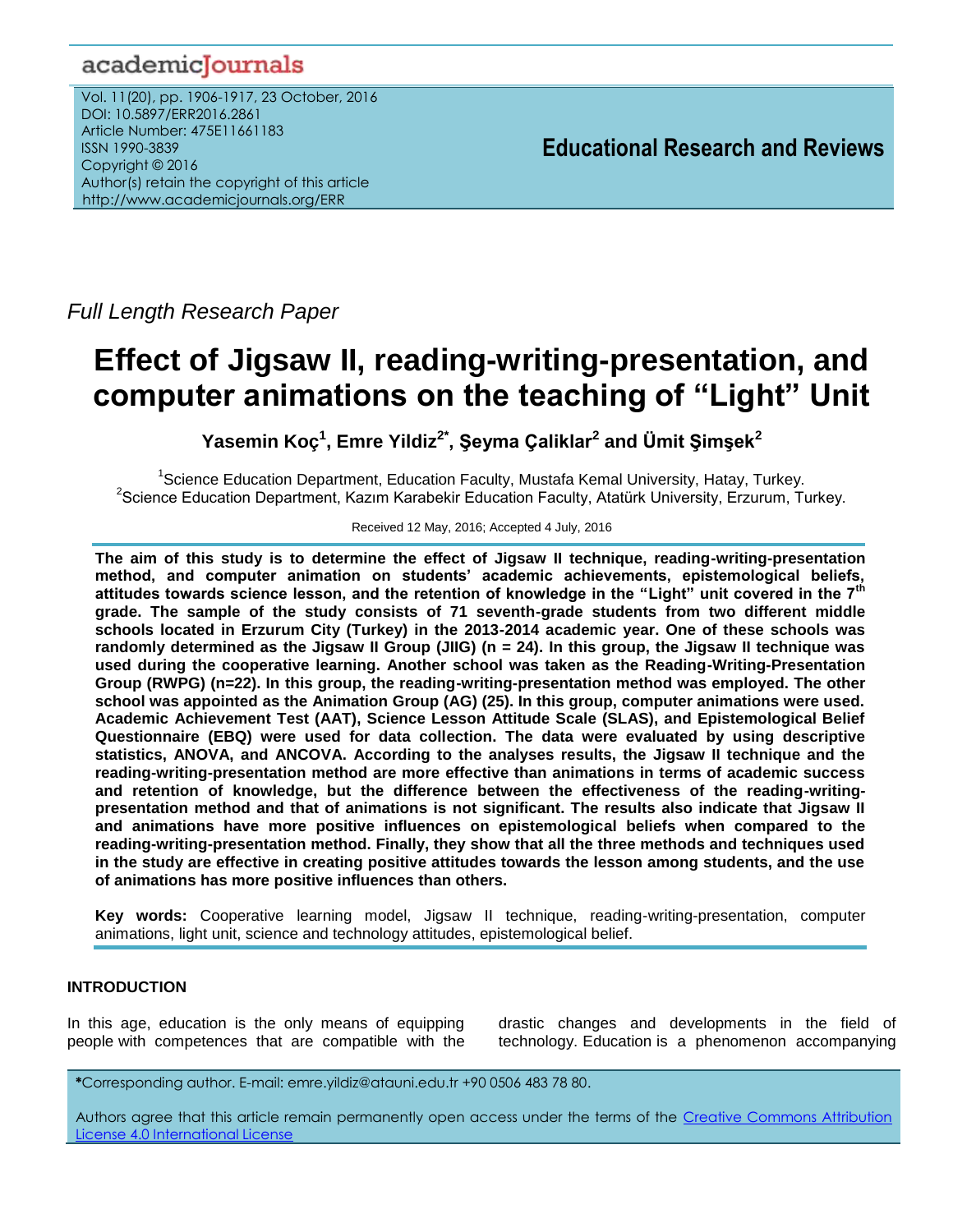people throughout their lives and leads them to be productive and responsible. It is a factor directing the lives of societies (Gürdal et al., 1995). Science education plays an important role in education due to its contribution to the development of societies. Currently, science education aims at not only offering knowledge to students but also providing the society with individuals who interpret this knowledge, produce, explore, construct, think, criticize, create, are open to innovations, and constantly change themselves as social beings (Şimşek, 2005).

In this sense, we should not aim at making students memorize the scientific concepts in the science lesson. Instead, the abstract concepts covered in the lesson should be concretized via technological developments; students should be encouraged to conduct studies in basic research; attitudes towards science lessons should be improved positively; thinking skills should be developed by teaching how to learn; and active participation of students in the educational environment should be supported (Gök et al., 2012). Such an educational process is possible only after educators determine the teaching method that will raise the learning process at the highest level and undertake the responsibility to employ this method (Şimşek, 2005).

At the present study, the science lessons are taught through the methods and techniques that are familiar to teachers in most educational institutions. The methods and techniques employed by teachers are rather teachercentered as it is the case with the traditional learning model. This learning model is a delicately-planned and ordered transfer process of the knowledge from the teacher to the students in a ready-to-take way. This model is widely used in schools for transferring knowledge, concepts, and principles and explaining generalizations. It requires teachers to be active while students are passive listeners (Bayrakçeken et al., 2012). In order to eliminate this problem and conduct an effective teaching process, it is necessary to select appropriate methods and techniques that fit the purpose of the lesson (Turgut and Gürbüz, 2011). These methods and techniques, putting a distance between educators and traditional sense of education, have an important role in providing students with permanent knowledge. Releasing the students from being passive and attributing active roles to them in the learning process will ensure this permanency. In other words, it requires preferring the practices which prioritize learning by doing and experience (Yiğit and Akdeniz, 2003). In addition, multiple learning environments should be created to benefit from the information technology, which can be quite useful for educational activities (Yılmaz, 2005).

Student-centered teaching methods allow students to make sense of new situations by using their experiences. Individuals actively participating in the learning process construct knowledge themselves (Çalışkan, 2005). In the active learning approach, students access the sources themselves while doing research, learn how to access information through different sources, organize and present pieces of information they collect, take and share responsibility individually and in group project works, and cooperate with each other through interaction to produce knowledge (Akar, 2012). In this learning approach, the methods and techniques that are in use are projectbased learning, problem-based learning, inquiry-based learning, computer animation techniques, and cooperative learning model (Colburn, 2004; Doymuş, 2008).

One commonly used model of active learning approach to cooperative learning model is known as "Cooperative Learning, Work Group, Collaborative Learning, Peer Learning, Peer Teaching, Team Learning, Team Work, Collective Learning, Learning Communities, Reciprocal Learning, Study Circles and Study Group" (Kardaş, 2015). Cooperative learning is not just a group of students sitting together and studying separately or a student's doing the whole work unaided. It is clear that splitting students into groups and expecting them to study together will not improve learning or collaboration. It is necessary for the sake of effective implication of the technique that students are motivated to study together (Gelici and Bilgin, 2011).

Being one of the methods and techniques of cooperative learning model, the Jigsaw method is used frequently. Employment of this method initially started with a study in which many educators from various branches participated (Aronson, 1978). Afterwards, the forms of practice of the Jigsaw method gained variety following the studies conducted by researchers. Literature contains techniques such as Jigsaw II, III, IV, reverse Jigsaw, and subject Jigsaw (Doymuş, 2008; Slavin, 1986; Hedeen, 2003; Doymuş, 2007). The fundamentals of Jigsaw techniques are the same, but it is possible to come across certain varieties in terms of practice.

The Jigsaw method has four main phases in practice. The introduction phase involves making heterogeneous groups in the class by the researcher. Afterwards, the researcher introduces the material or unit that is going to be studied by the students. She helps them understand what they are going to engage in. Later, the researcher assigns a piece of the material or unit to each of the students in the original groups. Expert group formation process involves bringing the students taking the same part of the material or unit into a single group. These are called expert Jigsaw groups. These expert groups prepare for their subjects with their peers that study the same subject as a group. In the reformation and report phase, the students from the expert groups return to their original groups and try to teach the part of the unit they have studied to their peers. The completion and evaluation phase may involve designing an activity to combine the learning process conducted by the students either individually or in groups. The evaluation phase involves employing assessments that are used for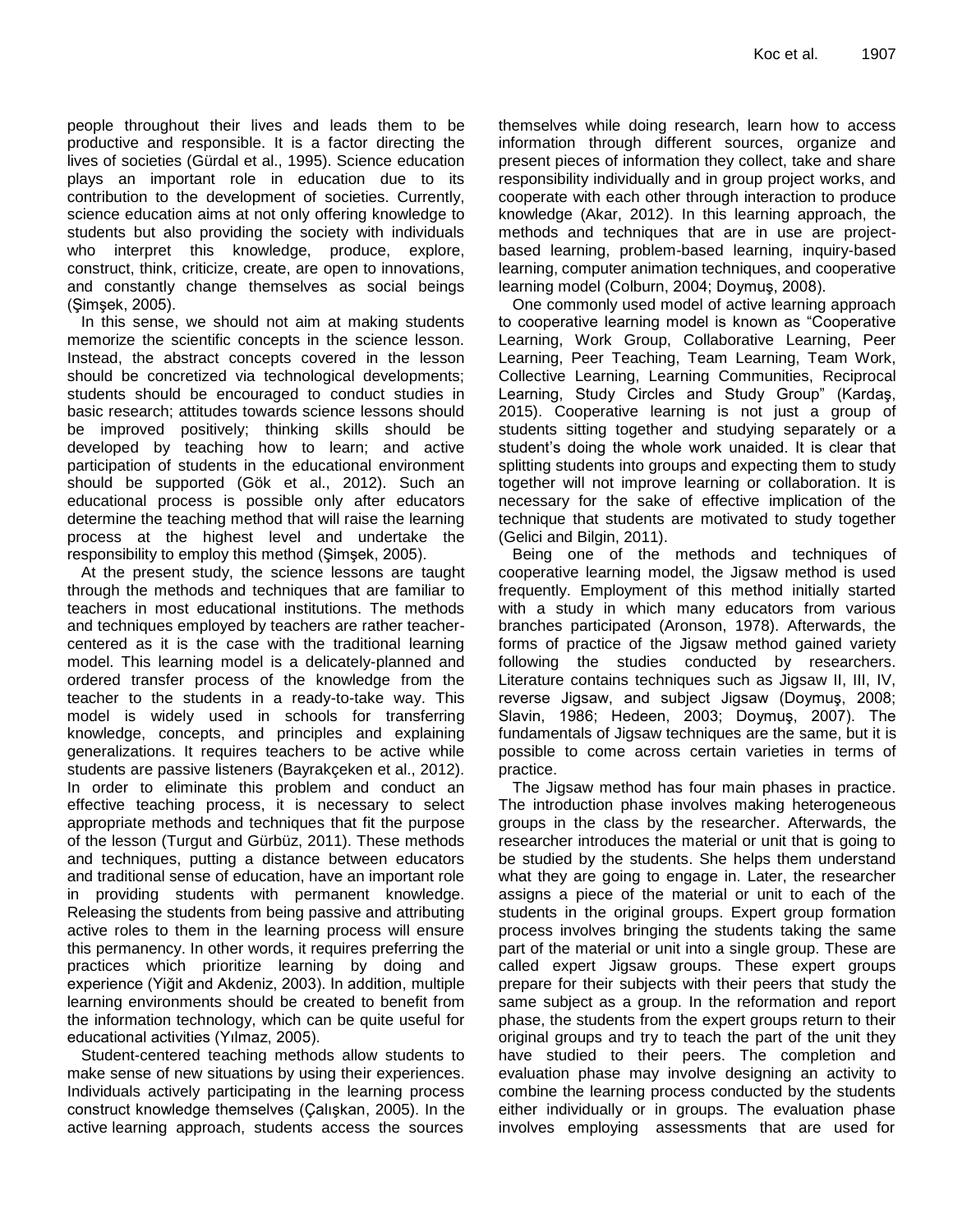cooperative learning model, which is followed by the completion of the process (Doymuş, 2008; Artut, Tarim, 2007; Eilks, 2005; Lai, Wu, 2006; Tamah, 2007; Shaaban, 2006). The difference in the implementation process of the Jigsaw II technique, which is one of the Jigsaw methods and employed in this study, is that expert groups take a proficiency exam before returning to their original groups in relation to the subject they have studied. As mentioned before, the Jigsaw II technique was employed to teach many units and yielded positive results (Şimşek, 2012; Doymuş, 2007). However, though there are studies on how this technique influences the epistemological beliefs of students in the field of social studies, there are only few studies dwelling on the practice of this technique in the science lessons in Turkey.

Another method employed in this study is the readingwriting-presentation method, which has been frequently employed in recent years and is one of the methods of cooperative learning model. This method aims at making students read individually and in group from various sources, have positive dependence, construct new knowledge over their existing knowledge, and improve their social and psychological skills. The method consists of three main phases. The reading phase is for students to increase their skills of constructing new knowledge through reading. The task assigned to the students in the reading phase (that is, reading the given texts) is for prolonging the duration students spend in thinking (White and Gustone, 1989; Yıldız, 2008; Cited in: Aksoy, 2011). The writing phase is a very important phase for students to understand, organize, and express what they have learnt. The main purpose of the writing phase is to make group members create a common group product by writing what they have learnt altogether, reach a consensus, and learn to listen to each other. The implementation process should involve creation of appropriate environments for students to conduct activities in all the classes and allow group members to carry out their own works. During the classes, teachers should systematically observe all the elements from small group skills and inter-personal communication to academic progress and inter-group communication. Students' behaviors such as contributions to each other's ideas, encouraging their friends, checking their learning, and contributions to group management should be monitored, and group performances should be determined (Goltz et al., 2008).

The third instruction technique employed in this study is the computer animations technique. This technique undertakes various roles in instruction. Certain studies point to three characteristics of animations. These are pictures, demonstration of certain movements, and simulation (similarity-animation). According to another definition, it refers to the demonstration of a series of images and pictures rapidly on the screen; demonstration of motionless and different pictures that are drawn either

manually or with computer assistance in a certain order through a mechanical device; and animation of the reality and imaginary with motion (Kurt, 2006; Pekdağ, 2005). Computer animation refers to the creation of visual effects by means of graphical tools, the demonstration of a series of images and pictures rapidly on the screen, and the creation of motion graphics, pictures, or images through various computer software (Arıcı and Dalkılıç, 2006; Emrahoğlu and Bülbül; 2010; Tezcan and Yılmaz, 2003). Thanks to these characteristics, animation use has many benefits such as embellishment, getting attention, ensuring motivation, classification of complex information and events, increasing permanency, offering an effective learning by addressing to both the eye and the ear, and so on (Tezcan and Yılmaz, 2003; Arıcı and Dalkılıç, 2006). In addition, the use of computer animations is an effective method to eliminate the misconceptions of students (Yakışan et al., 2009). Worksheets that are prepared in computers are important because they reduce the cost, save time, and prevent potential accidents by offering a reliable environment of experimentation (Saka and Yılmaz, 2005). Animations help students develop creative ideas, pay attention to possibilities, and make attempts regarding various issues. Thus, they both provide interactive learning environment and offer individual instruction (Arıcı et al., 2006; Powell et al., 2003). Animations can be useful tools for science-technology education because some of the events covered in the science lessons are impossible to observe and hard to imagine (Burke et al., 1998; Sanger and Greenbowe, 1999). It is stated that the methods and techniques that are used to equip students with terminal behaviors in learning-teaching environments are extensively influential on epistemological beliefs, which are considered an area of individual differences, as well as learning and teaching processes (Cevizci, 2005; Öngen, 2003; Deryakulu and Büyüköztürk, 2005; Deryakulu, 2006; Muis, 2004). Based on the assumption that attitudes can be changed, making students more effective "learners" may give birth to more qualified learning processes. In this way, students' academic achievements may be influenced positively, and more importantly, students may become more competent in life-long learning, which may bring success in various phases of their lives (Karhan, 2007). In this sense, this study focuses on how the epistemological beliefs of middle school students, the adults of the future, are influenced and changed by the active learning methods and techniques that are employed in the educationteaching process.

The purpose of this study is to reveal the influence of the Jigsaw II technique, reading-writing-presentation method, and computer animations technique, which are among active learning methods and techniques, on students' academic achievements, epistemological beliefs, attitudes towards the science lessons, and the permanence of their academic achievements within the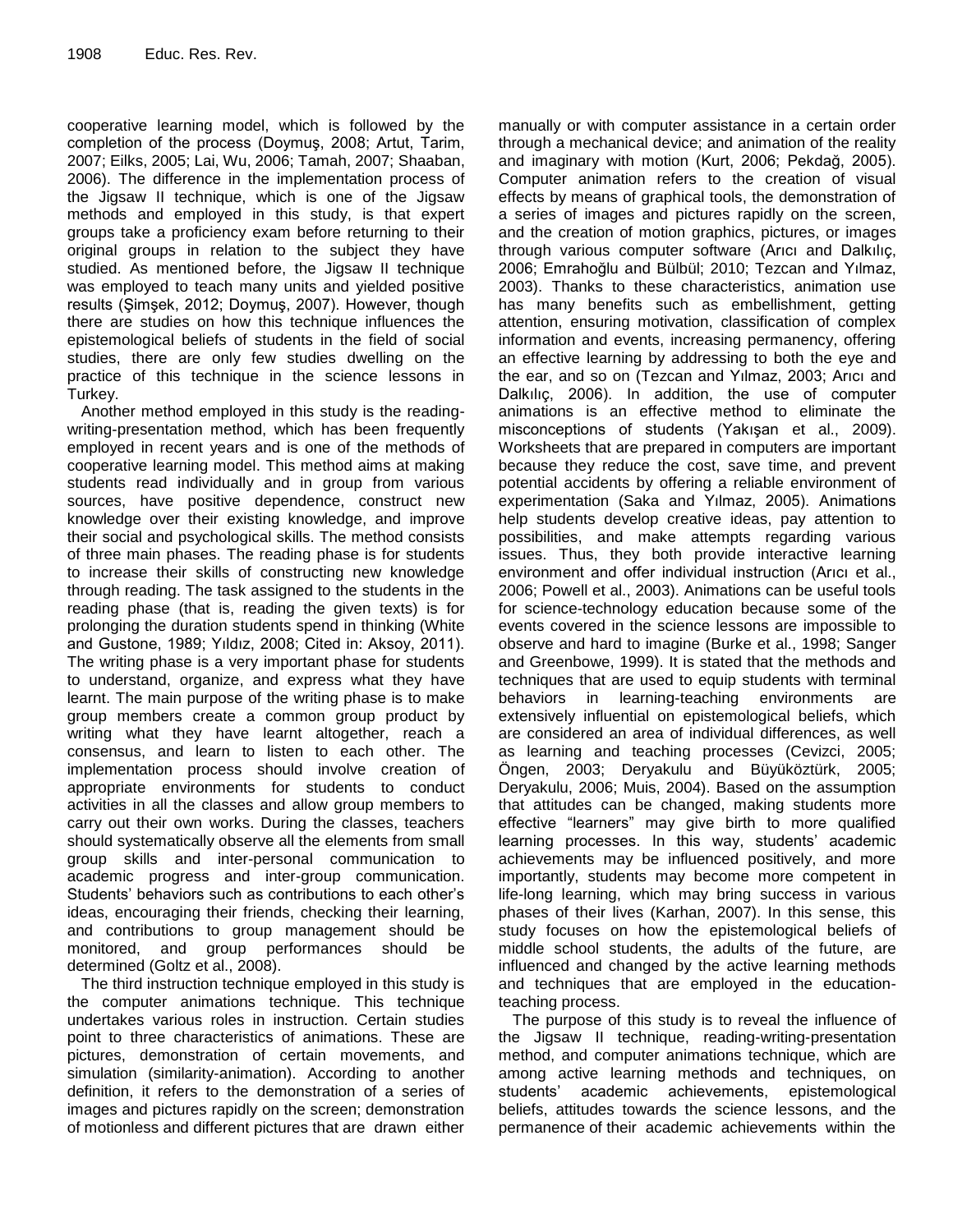**Table 1**. The research design.

| <b>Groups</b> | <b>Pretests</b> | <b>Experiments</b>                                 | <b>Posttests</b>                 |
|---------------|-----------------|----------------------------------------------------|----------------------------------|
| JIIG          |                 | AAT, SLAS, EBQ Jigsaw II techniques                | AAT, SLAS, EBQ, AAT -permanence  |
| <b>RWPG</b>   |                 | AAT, SLAS, EBQ Reading-Writing-Presentation method | AAT, SLAS, EBQ, AAT - permanence |
| AG.           |                 | AAT, SLAS, EBQ Computer Animations                 | AAT, SLAS, EBQ, AAT - permanence |

framework of the "Light" unit covered in the seventh grade. To this end, the sub-problems below were tried to be answered in this study.

1. Is there a statistically significant difference between the academic achievements of the students who were instructed via the Jigsaw II technique, the reading-writingpresentation method, and the computer animations technique?

2. Is there a statistically significant difference between the epistemological beliefs of the students who were instructed via the Jigsaw II technique, the reading-writingpresentation method, and the computer animations technique?

3. Is there a statistically significant difference between the attitudes towards the science lesson of the students who were instructed via the Jigsaw II technique, the readingwriting-presentation method, and the computer animations technique?

4. Is there a statistically significant difference between the permanence of knowledge of the students who were instructed via the Jigsaw II technique, the reading-writingpresentation method, and the computer animations technique?

#### **METHODS**

This section deals with the research model employed, research sample, the data collection tools used, and the instructional processes implemented.

#### **Research model**

This study employed the reading-writing-presentation method, Jigsaw II technique, and computer animations, which are among the methods of cooperative learning model, to reveal their influences on the students' academic achievements, permanence of knowledge, epistemological beliefs, and attitudes towards the science lesson. Quasi-experimental design with randomly selected pretest posttest comparison groups was employed. In this design, the classes are included in the research as they are for an educational purpose. This design is used when the sample cannot be selected equally (Karasar 2005; McMillan and Schumacher, 2010). The research design is given in Table 1.

#### **Study group**

The study group includes 71 seventh grade students attending 3 different middle schools affiliated with the Ministry of National Education of the Republic of Turkey in the 2013-2014 academic year. Randomly, one of the schools was selected for the Jigsaw II technique (JIIG) (n=24); another was selected for the readingwriting-presentation method (RWPG) (n=22); and the last one was selected for computer animations (AG) (n=25).

#### **Data collection tools**

Data collection tools are as follows:

1. Academic Achievement Test (AAT)

- 2. Epistemological Beliefs Questionnaire (EBQ)
- 3. Science Lesson Attitude Scale (SLAS)

#### **Academic achievement test** *(***AAT***)*

AAT was prepared by the researchers in a way covering all the acquisitions of the "Light" Unit for the seventh graders. The table of specifications was prepared to ensure the validity of the test. This table was submitted to the faculty members of the Department of Primary Education Division of Science Education. Taking into account experts' views, necessary corrections that were made on the questions of AAT. For reliability calculations, the test was administered to 152 eighth grade students who had studied this unit before. Based on the obtained data, the questions decreasing the reliability of the test were excluded. The test containing 40 multiple choice questions was finalized. Reliability coefficient (Cronbach's alpha) of AAT was found to be  $\alpha$ =0.78. The test was rated in such a way that each correct answer gets 2.5 points while incorrect or blank answers get 0 point.

#### **Epistemological belief questionnaire (EBQ)**

EBQ was developed by Conley et al. (2004). It is a self-reporting questionnaire. Students' answers are taken in a five-point Likerttype scale. The original questionnaire consists of 26 items. After being translated into Turkish language by Özkan (2008), it was administered to a group of primary school students to test the clarity and meaningfulness of the items. Following this implementation process, 2 items having negative correlations were excluded from the questionnaire. In the end, the questionnaire became ready to be used in Turkey. The final EBQ includes 15 positive and 9 negative items (that is, a total of 24 items). The Cronbach's alpha coefficient of the questionnaire was found to be 0.76.The students responded to the items marking the rates "I strongly agree", "I agree", "I am neutral", "I disagree", and "I strongly disagree". The analysis of the questionnaire statements is based on the following scoring: "I strongly agree" corresponds to 5 points and "I agree" corresponds to 4 points for positive statements in a descending order whereas "I strongly agree" corresponds to 1 point and "I agree" corresponds to 2 points for negative statements in an ascending order. The statement "I am neutral" corresponds to 3 points for both positive and negative statements.

#### **Science lesson attitude scale (SLAS)**

SLAS was developed by Geban et al. (1994). It is a 5-point Likert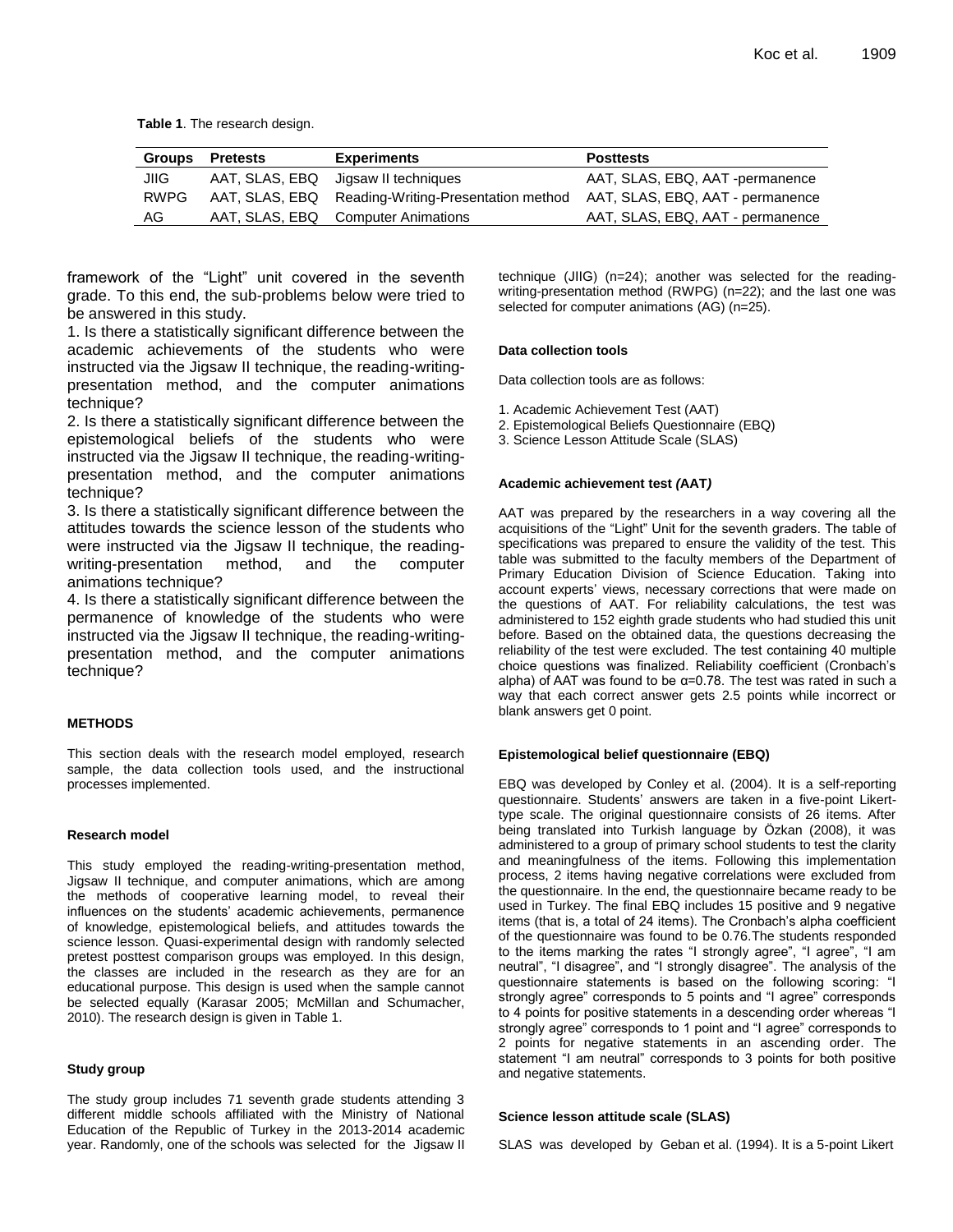type scale with a Cronbach's alpha reliability coefficient of 0.83. This scale consists of 15 items, 10 of which are positive while 5 are negative. These items are for revealing the attitudes towards the science lesson. The students responded to these items by marking the options I strongly agree, I agree, I am neutral, I disagree, and I strongly disagree. The analysis of the questionnaire statements is based on the following scoring: "I strongly agree" corresponds to 5 points and "I agree" corresponds to 4 points for positive statements in a descending order whereas "I strongly agree" corresponds to 1 point and "I agree" corresponds to 2 points for negative statements in an ascending order. The statement "I am neutral" corresponds to 3 points for both positive and negative statements (Balcı, 2009).

#### **Experiment**

The study was conducted with three groups. One of the groups was instructed via the Jigsaw II technique (JIIG). Another group was instructed via the reading-writing-presentation method (RWPG). The last group was instructed via computer animations (AG). Prior to the experiments, AAT, EBQ, and SLAS were administered to these groups as pretest to reveal their prior knowledge of the "Light" unit, epistemological beliefs, and attitudes towards the science lesson. Following the pretests, the instruction was completed in 5 weeks with 4 h per week as planned by the researchers. After the completion of the instruction, the same tests were administered to the groups as posttest. Apart from these, AAT-permanence was administered to the groups two months later following the completion of the instruction in order to reveal the permanence of the knowledge regarding the "Light" unit.

#### **Instruction via the Jigsaw II technique**

Before starting the implementation of the Jigsaw II technique, the students were informed by the researcher about the way the technique would be applied. The "Light" unit, which was intended to be taught, was divided into four sub-titles: Absorption of Light, Seeing Objects Colorful, Refraction of Light, and Lenses. Taking pretest scores and gender into account, groups were formed in such a way that they would be heterogeneous within themselves and homogeneity would be ensured between them in general as they had the same structure. The class was divided into 5 original groups (4 groups consisting of 4 members and another group consisting of 5 members). The groups were asked to elect a group leader within themselves. They were also requested to assign a name to themselves.

Each group member was assigned a subject with a sub-title to do research about their original groups. After a week of research and study about their subjects, expert Jigsaw groups, consisting of the students who had been assigned the same subject from all groups, were formed. The students continued their studies in the expert Jigsaw groups for another week and prepared a report to bring back to their original groups. After the completion of the studies in the expert groups, the students took an exam and returned to their original groups. Every student returning to their original groups explained their area of expertise to their peers in their original group for two weeks. Then they prepared a common group report. In the last week, the groups made their presentations. In this way, the instruction of the unit was completed.

#### **Instruction via the reading-writing-presentation method**

Before starting the implementation of the reading-writingpresentation method, the students were informed by the researcher about the way the method would be applied. Taking pretest scores and gender into account, groups were formed in such a way that

they would be heterogeneous within themselves and homogeneity would be ensured between them in general as they had the same structure. The class was divided into 3 original groups (1group consisting of 4 members and 2 groups consisting of 5 members). The groups were asked to elect a group leader within themselves. They were also requested to assign a name to themselves. For 2 h, the students in the groups read various sources brought by each student regarding the first sub-title of the "Light" unit, which had been divided into four sub-titles. Afterwards, the groups that completed reading phase put away all the sources they read and prepared a report of what they learnt in 2 h. After the reports were evaluated by the researcher, the groups that got low scores were re-directed to the reading phase while those who got high scores passed on to the next phase: presentation. During the presentation, which took 1 h, the presenting group was asked questions by the other groups. As a result, the deficiencies detected by the researcher and peers were eliminated, and the necessary corrections were made. At this point, when there was not enough time to allocate for the presentation of each group, the groups to present was selected by drawing. This was repeated for the other sub-titles of the unit as well. In this way, the implementation process was completed.

#### **Instruction via computer animations**

In the class where computer animations were employed, the teacher initially asked the students to do research about the acquisitions of the unit by using relevant sources and their books and be prepared for the lesson. The teacher asked questions to the students regarding these acquisitions and created a discussion environment. Afterwards, the teacher employed 40 animations obtained from http://www.vitaminegitim.com website regarding the activities to be conducted while instructing the unit. In the beginning, the animations were played for 5 min without any students' or teachers' comments. Then these animations were played twice for the students. The students were asked to express their opinions about these animations. After the students expressed their views, the animations were played for a third time with the relevant explanations made by the teacher. After the explanations were made, animations were re-played when necessary and when certain deficiencies were detected among the students. Also, relevant explanations were repeated.

# **FINDINGS**

Table 2 shows descriptive statistics results of the data obtained from AAT administered as a pretest before the instruction in order to reveal the students' prior knowledge.

Table 2 shows that the JIIG students got a higher mean score from pre-AAT compared to the RWPG students while the RWPG students got a higher mean score compared to the AG students. One-way analysis of variance (ANOVA) was carried out to see whether the difference was statistically significant. Analysis results are shown in Table 3.

Table 3 shows that ANOVA results regarding pre-AAT indicate no statistically significant difference between the groups in terms of prior knowledge  $[F_{(2, 68)} = 0,996; p > 0,$ 05]. These values show that all the groups had similar prior knowledge regarding the "Light" unit. Table 4 shows descriptive statistics results of the data obtained from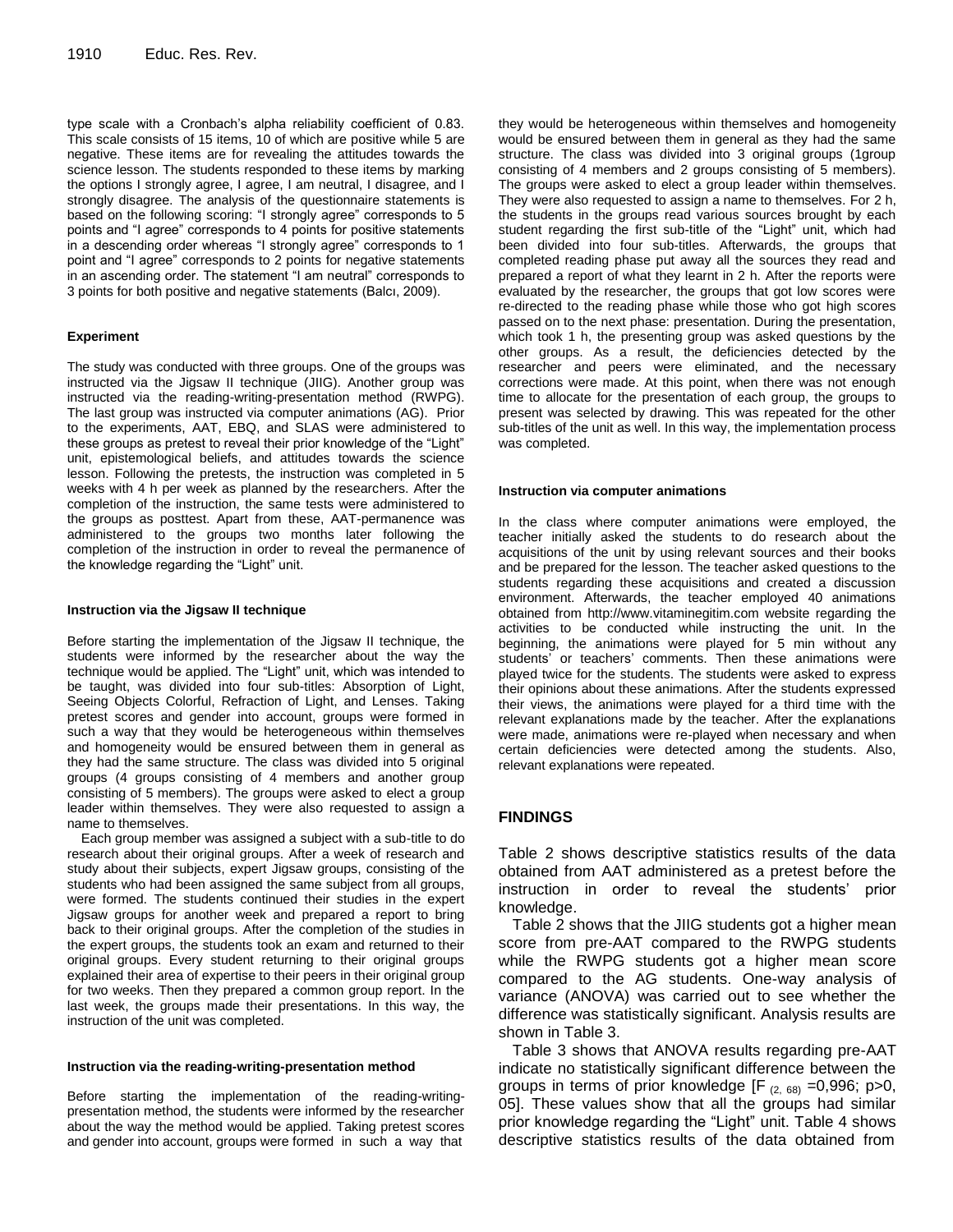| <b>Table 2.</b> preAAT Descriptive statistics results. |  |
|--------------------------------------------------------|--|
|--------------------------------------------------------|--|

| <b>Groups</b> | N  | v<br>Λ | SS    |
|---------------|----|--------|-------|
| JIIG          | 24 | 39.0   | 11.48 |
| <b>RWPG</b>   | 22 | 37.0   | 5.14  |
| AG            | 25 | 35.2   | 10.26 |

#### **Table 3.** ANOVA results regarding pre-AAT.

| <b>Groups</b> | Sum of squares | SD | Mean square |       |       |
|---------------|----------------|----|-------------|-------|-------|
| Inter-groups  | 179.038        |    | 89.519      | 0.996 | 0.375 |
| Intra-groups  | 6112.737       | 68 | 89.893      |       |       |
| $\tau$ otal   | 6291.775       | 70 |             |       |       |

**Table 4.** post-AAT descriptive statistics results.

| <b>Groups</b> | N  |      | SS    |
|---------------|----|------|-------|
| JIIG          | 24 | 78.0 | 11.34 |
| <b>RWPG</b>   | 22 | 71.9 | 11.25 |
| AG            | 25 | 67.4 | 9.31  |

**Table 5.** ANOVA Results of post-AAT.

| <b>Groups</b> | Sum of squares | SD | Mean square |       |       | LSD     |
|---------------|----------------|----|-------------|-------|-------|---------|
| Inter-groups  | 1371.871       |    | 685.936     | 6.057 | 0.004 | JIIG-AG |
| Intra-groups  | 7700.227       | 68 | 113.239     |       |       |         |
| Total         | 9072.099       | 70 |             |       |       |         |

AAT administered as a posttest in order to reveal the influences of the methods on academic achievement.

Table 4 shows that the mean scores of the RWPG and AG students were lower than the JIIG students in post-AAT. One-way analysis of variance (ANOVA) was carried out to see whether the difference was statistically significant. Table 5 shows the analysis results.

ANOVA results regarding post-AAT shown in Table 5 indicate statistically significant differences between the academic achievements of the JIIG, RWPG, and AG students in terms of the "Light" unit covered in the science lesson  $[F<sub>(2,68)</sub> = 6.057; p<0.05]$ . LSD, which is a multiple comparison test, was employed to reveal the groups such differences were in favor of. The results obtained from this test indicate that the academic achievements of the JIIG students were significantly higher than those of the AG students within the scope of the "Light" unit while the academic achievements of the RWPG students were lower than those of the JIIG students and higher than those of the AG students. However, these differences were not significant.

Table 6 shows the descriptive statistics results of the data obtained from EBQ administered as a pretest to reveal the students' levels of epistemological beliefs.

Table 6 shows that the JIIG students got lower mean score from pre-EBQ compared to the RWPG and AG students. One-way analysis of variance (ANOVA) was carried out to see whether the difference was statistically significant. The analysis results are given in Table 7.

ANOVA results regarding pre-EBQ shown in Table 7 indicate statistically significant differences between the epistemological beliefs of the JIIG, RWPG, and AG students prior to the instruction [F  $_{(2, 68)}$  =5.516; p<0.05]. Games-Howell, which is a multiple comparison test, was employed to reveal to the groups these differences were in favor of. The relevant results indicate that there was no difference between the epistemological beliefs of the RWPG and AG students while the JIIG students clearly had more negative epistemological beliefs compared to these groups.

Posttests were subjected to ANCOVA through covariation of the effect of the pretest on the posttest in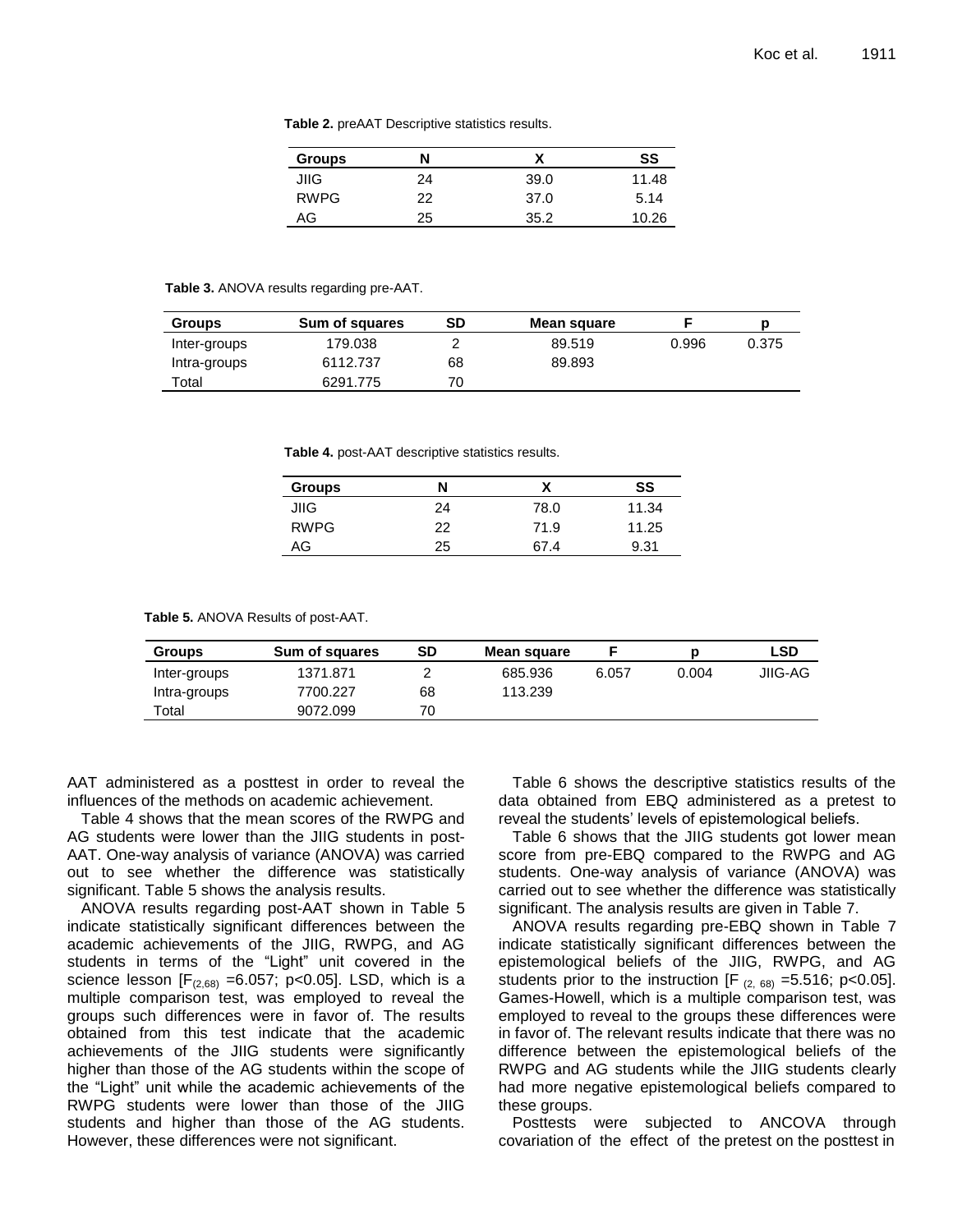| <b>Groups</b> | N  |      | SS    |
|---------------|----|------|-------|
| JIIG          | 24 | 60.4 | 18.38 |
| <b>RWPG</b>   | 22 | 72.4 | 8.51  |
| AG            | 25 | 71.5 | 12.68 |

**Table 6.** Descriptive statistics results of pre-EBQ.

#### **Table 7.** ANOVA Results of pre-EBQ.

| <b>Groups</b> | Sum of squares | - SD | Mean square |       | <b>Games-Howell</b>      |
|---------------|----------------|------|-------------|-------|--------------------------|
| Inter-groups  | 2132.760       |      | 1066.380    | 5.516 | 0.006 OYUG-JIIG, AG-JIIG |
| Intra-groups  | 13147.183      | 68   | 193.341     |       |                          |
| Total         | 15279.944      | 70   |             |       |                          |

**Table 8.** Descriptive statistics results of post-EBQ.

| <b>Groups</b> | N  | v    | SS    |
|---------------|----|------|-------|
| JIIG          | 24 | 88.2 | 13.92 |
| <b>RWPG</b>   | 22 | 70.5 | 9.58  |
| AG            | 25 | 85.6 | 13.27 |

**Table 9.** The ANCOVA results of post-EBQ.

| <b>Source</b>          | Sum of squares | SD | Mean square |        |       | <b>LSD</b>         |
|------------------------|----------------|----|-------------|--------|-------|--------------------|
| Pre-EBQ                | 1824.704       |    | 1824.704    | 13.916 | 0.001 |                    |
| Groups                 | 5427.767       |    | 2713.884    | 20.698 | 0.001 | JIIG-OYUG, AG-OYUG |
| Error                  | 8785.056       | 67 | 131.120     |        |       |                    |
| <b>CORRECTED Total</b> | 14785.972      | 70 |             |        |       |                    |

order to reveal which one among the RWA method, Jigsaw II technique, and computer animations was more influential on the students' epistemological beliefs. Descriptive statistics regarding the posttest scores were calculated. The results are given in Tables 8 and 9.

Table 8 shows that the mean scores of the JIIG and AG students got from post-EBQ were higher than the mean score got by the RWPG students.

Analysis results in Table 9 show that there are significant differences between the mean scores of the JIIG, RWPG, and AG students obtained from post-EBQ  $[F<sub>(2,67)</sub>]$  20.698; p<0.05]. LSD was employed to reveal the groups between which such differences existed. LSD results indicate that there was no difference between the epistemological beliefs of the JIIG and AG students. However, significant differences were detected between these groups of students and the RWPG students in terms of epistemological beliefs. These differences were in favor of the JIIG and AG students. Table 10 shows descriptive statistics results of the data obtained from

SLAS administered as a pretest to reveal the students' attitudes towards the science lesson. Table 10 shows that the mean scores of the JIIG and RWPG students got from pre-SLAS were higher than the mean score of the AG students. One-way analysis of variance (ANOVA) was carried out to see whether the difference was statistically significant. The analysis results are given in Table 11. ANOVA results regarding pre-SLAS shown in the Table 11 indicate that there are significant differences between the attitudes of the JIIG, RWPG, and AG students towards the science lesson  $[F_{(2, 68)} = 4.121;$ p<0.05]. Games-Howell, which is a multiple comparison test, was employed to reveal the groups such differences were in favor of. The results indicate that there was a significant difference between the attitudes of the JIIG students and RWPG students towards the science lesson on behalf of the JIIG students while no significant difference was detected with the AG students. In addition, no significant difference was detected between the AG students and the other two groups' students in that matter.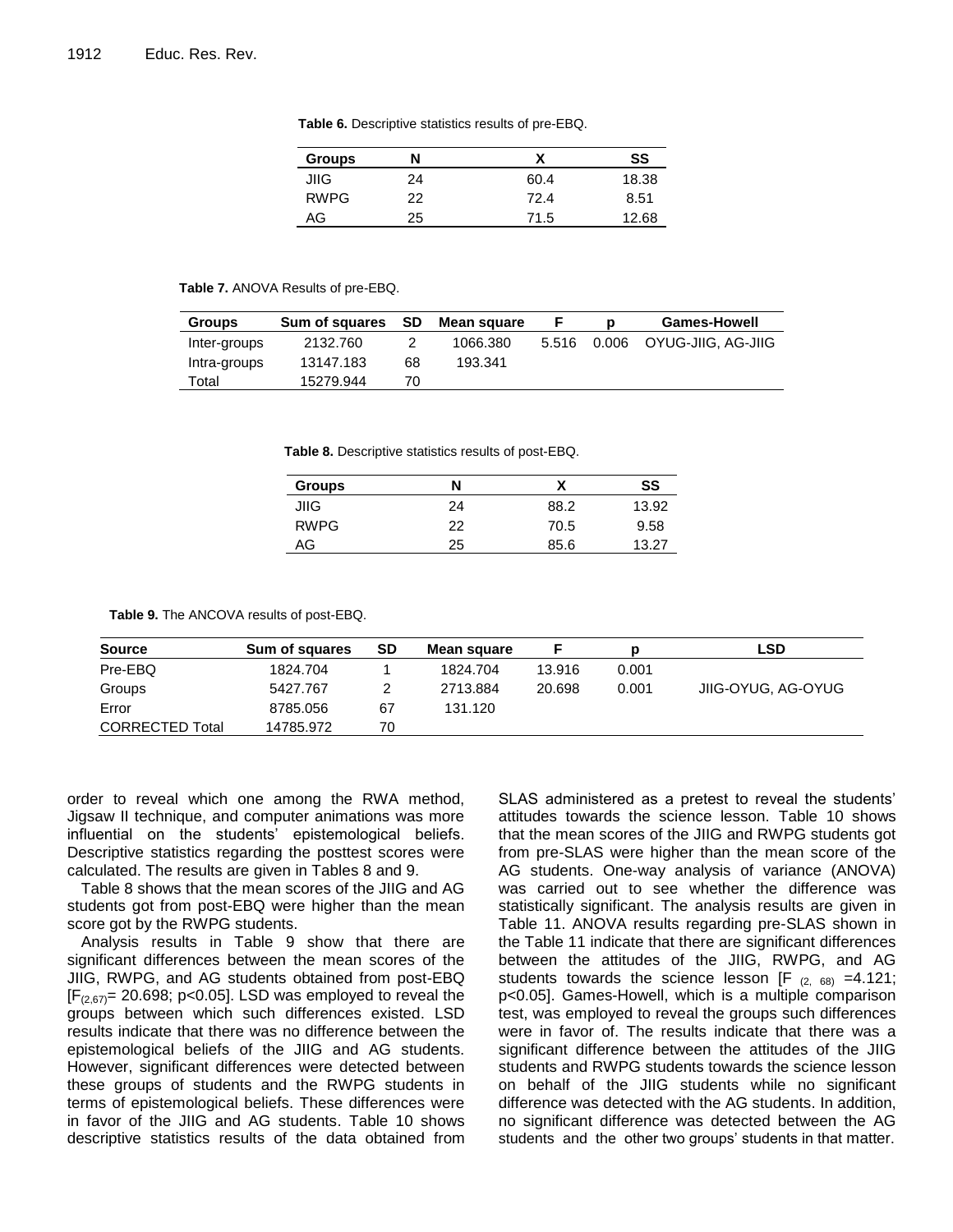**Table 10.** Descriptive statistics results of pre-SLAS.

| <b>Groups</b> | N  | v<br>Λ | SS    |
|---------------|----|--------|-------|
| <b>JIIG</b>   | 24 | 55.6   | 5.21  |
| <b>RWPG</b>   | 22 | 48.5   | 10.16 |
| AG            | 25 | 53.4   | 9.61  |

#### **Table 11.** ANOVA results of pre-SLAS.

| <b>Source</b> | <b>Sum of squares</b> | SD | <b>Mean Square</b> |       |       | <b>Games-Howell</b> |
|---------------|-----------------------|----|--------------------|-------|-------|---------------------|
| Inter-groups  | 606.912               |    | 303.456            | 4.121 | 0.020 | JIIG-OYUG           |
| Intra-groups  | 5007.285              | 68 | 73.637             |       |       |                     |
| Total         | 5614.197              | 70 |                    |       |       |                     |

**Table 12.** Descriptive statistics results of post-SLAS.

| <b>Groups</b> | N  |      | SS   |
|---------------|----|------|------|
| <b>JIIG</b>   | 24 | 61.0 | 7.79 |
| <b>RWPG</b>   | 22 | 56.4 | 6.56 |
| AG            | 25 |      | 4.64 |

**Table 13.** ANCOVA results of post-SLAS.

| <b>Source</b>   | <b>Sum of squares</b> | SD | Mean square |        | D     | LSD              |
|-----------------|-----------------------|----|-------------|--------|-------|------------------|
| Pre-SLAS        | 45.610                |    | 45.610      | 1.103  | 0.297 |                  |
| Groups          | 1362.417              | ົ  | 681.209     | 16.475 | 0.001 | AG-JIIG, AG-OYUG |
| Error           | 2770.243              | 67 | 41.347      |        |       |                  |
| Corrected total | 4320.873              | 70 |             |        |       |                  |

Posttests were subjected to ANCOVA through covariation of the effect of the pretest on the posttest in order to reveal which one among the RWA method, Jigsaw II technique, and computer animations was more influential on the students' attitudes towards the science lesson. Descriptive statistics regarding the posttest scores were calculated. The results are given in Tables 12 and 13.

Table 12 shows that the mean score of the RWPG students got from post-SLAS were lower than those of the JIIG and AG students. The results from Table 13 indicate significant differences between the mean scores of the JIIG, RWPG, and AG students in post-SLAS  $[F_{(2)}]$  $_{67}$  = 16.475; p<0.05]. LSD was employed to reveal the groups between which such differences existed. The relevant results show that more statistically significant positive developments occurred in the attitudes of the AG students towards the science lesson compared to both the JIIG students and RWPG students.

Table 14 shows that the mean score of the JIIG students got from AAT-permanence of knowledge was

higher than the RWPG and AG students' mean scores. One-way analysis of variance (ANOVA) was carried out to see whether the difference was statistically significant. The analysis results are given in Table 15.

ANOVA results shown in the Table 15 indicate that there were statistically significant differences between the achievements of the JIIG, RWPG, and AG students in AAT-permanence  $[F_{(2.68)}=19.093; p<0.05]$ . LSD, which is a multiple comparison test, was employed to reveal the groups between which such differences were in favor of. The results obtained from this test indicate that the JIIG students were statistically significantly more successful than both the AG students and the RWPG students.

## **CONCLUSION AND RECOMMENDATIONS**

This section presents the results of the study conducted to reveal the influence of the Jigsaw II technique, reading-writing-presentation method, and computer animations on students' academic achievements,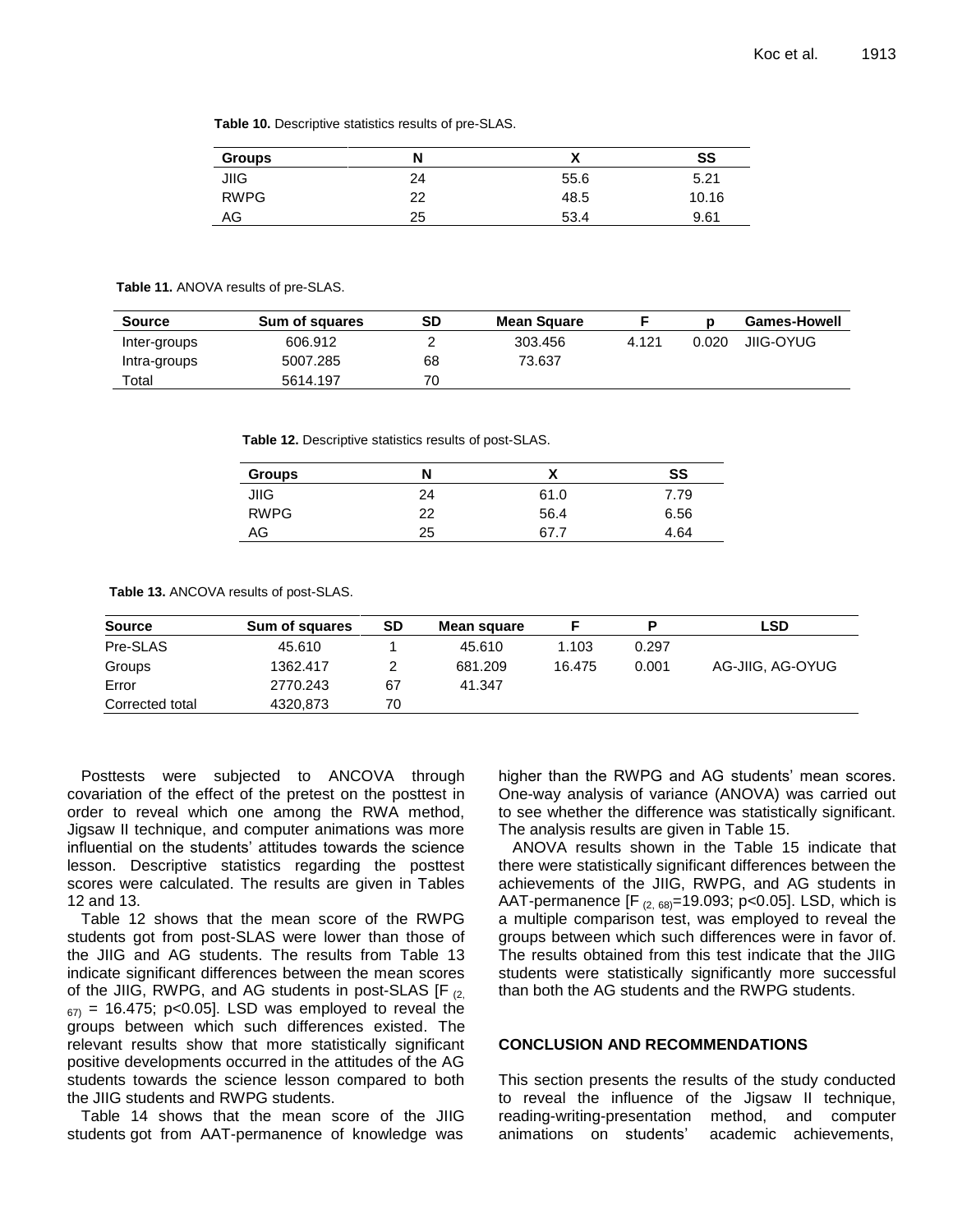| <b>Groups</b> | N  |      | SS    |
|---------------|----|------|-------|
| JIIG          | 24 | 76.2 | 9.32  |
| <b>RWPG</b>   | 22 | 65.5 | 7.44  |
| AG            | 25 | 61.7 | 1በ 22 |

**Table 14.** Descriptive Statistics Results of AAT-permanence.

**Table 15.** ANOVA results regarding AAT-permanence.

| <b>Groups</b> | Sum of squares | <b>SD</b> | Mean square |        |       | LSD                |
|---------------|----------------|-----------|-------------|--------|-------|--------------------|
| Inter-groups  | 3181,239       |           | 1590.619    | 19.093 | 0.001 | JIIG-OYUG, JIIG-AG |
| Intra-groups  | 5664,958       | 68        | 83.308      |        |       |                    |
| Total         | 8846.197       | 70        |             |        |       |                    |

epistemological beliefs, attitudes towards the science lesson, and permanence of knowledge within the scope of the "Light" unit covered in the  $7<sup>th</sup>$  grade science lesson and recommendations for future studies. Among the methods and techniques employed in the study, Jigsaw II and reading-writing-presentation were seen to be more influential on academic achievement and permanence of knowledge compared to computer animations. However, the difference between the influences of reading-writingpresentation and computer animations was not significant (Tables 4 and 5). It is possible to say that all the methods and techniques employed in the study ensured the permanence of knowledge. However, Jigsaw II technique was more influential than others (Tables 14 and 15).The reason underlying this result may be students teach the topics they specialize each other, the Jigsaw method direct them to cooperation, they explain their ideas in a relaxed atmosphere while application of Jigsaw method, so learning process are more productive. These results are consistent with the results of the previous studies asserting that cooperative learning model plays an effective role in transforming knowledge into terminal behaviors, improving students' motivations and skills, facilitating the comprehension of subjects that are difficult to understand, and making the knowledge permanent by keeping students active, ensuring personal participation of students in the activities, and making students understand subjects better (Ghaith and El-Malak, 2004; Aladejana and Aderibigbe, 2007; Artut and Tarim, 2007; Doymuş, 2007; McKee et al. ,2007, Maceiras et al., 2009; Aksoy and Doymuş, 2011; Sancı and Kılıç, 2011; Zacharia et al., 2011; Akçay et al., 2012; Demir, 2012; Akkuş, 2013; Aksoy, 2013; Aksoy and Gürbüz, 2013; Evcim and İpek, 2013; Fırat, 2014; Çalıklar, 2015; Kardaş and Cemal, 2015; Şahin, 2011; Kardaş, 2013 b; Kardaş, 2015 a; Kardaş, 2014; Kardaş, 2013a; Kardaş, 2013c; Şahin et al., 2011; Kardaş, 2013 d; Maden et al., 2011). The effectiveness of the Jigsaw technique is supported by other studies as well (Ozdilek et al., 2010; Koç, 2013; Kılınç and GüvenYıldırım, 2015; Aydın and Kömürkaraoğlu, 2016; Şahin, 2011 a; Maden, 2011a; Şahin, 2010 a; Maden, 2010; Avşar and Alkış, 2007; Yapıcı et al., 2010).

There were differences between the results of the Epistemological Beliefs Questionnaire administered before and after the instruction in the group instructed via the Jigsaw II technique and the group instructed via computer animations. However, no difference was detected in the group instructed via the reading-writingpresentation method. Hence, it is possible to say that the Jigsaw II technique and the use of animations had a more positive influence than the reading-writingpresentation method (Tables 8 and 9). It is obvious that thanks to the contribution of the Jigsaw II technique and use of animations, the students realized that the only source of knowledge is not the teacher or the book. They became aware of the fact that it is possible to access knowledge through various sources. They also recognized that the correctness of knowledge is testable. All of these made a positive influence on their epistemological beliefs. There are studies in the literature reporting that active learning methods and techniques have significant influences on the epistemological beliefs of students (Conley et al., 2004; Özkan, 2008; Kaynar et al., 2009; Kızılgüneş et al., 2009; Boz et al., 2011; Fırat, 2014; Çalıklar, 2015). It is possible that the readingwriting-presentation method was not influential on the students' epistemological beliefs because they had difficulty in working in group in the reading and writing phases and had a tendency to work individually. There were differences between the results of the Science Lesson Attitude Scale administered before and after the instruction in all the three groups. Hence, it is possible to say that all the methods were effective in creating positive attitudes towards the science lesson among the students. However, the use of animations was seen to be more effective in this matter (Tables 12 and 13). This may be because animations addressed both visual and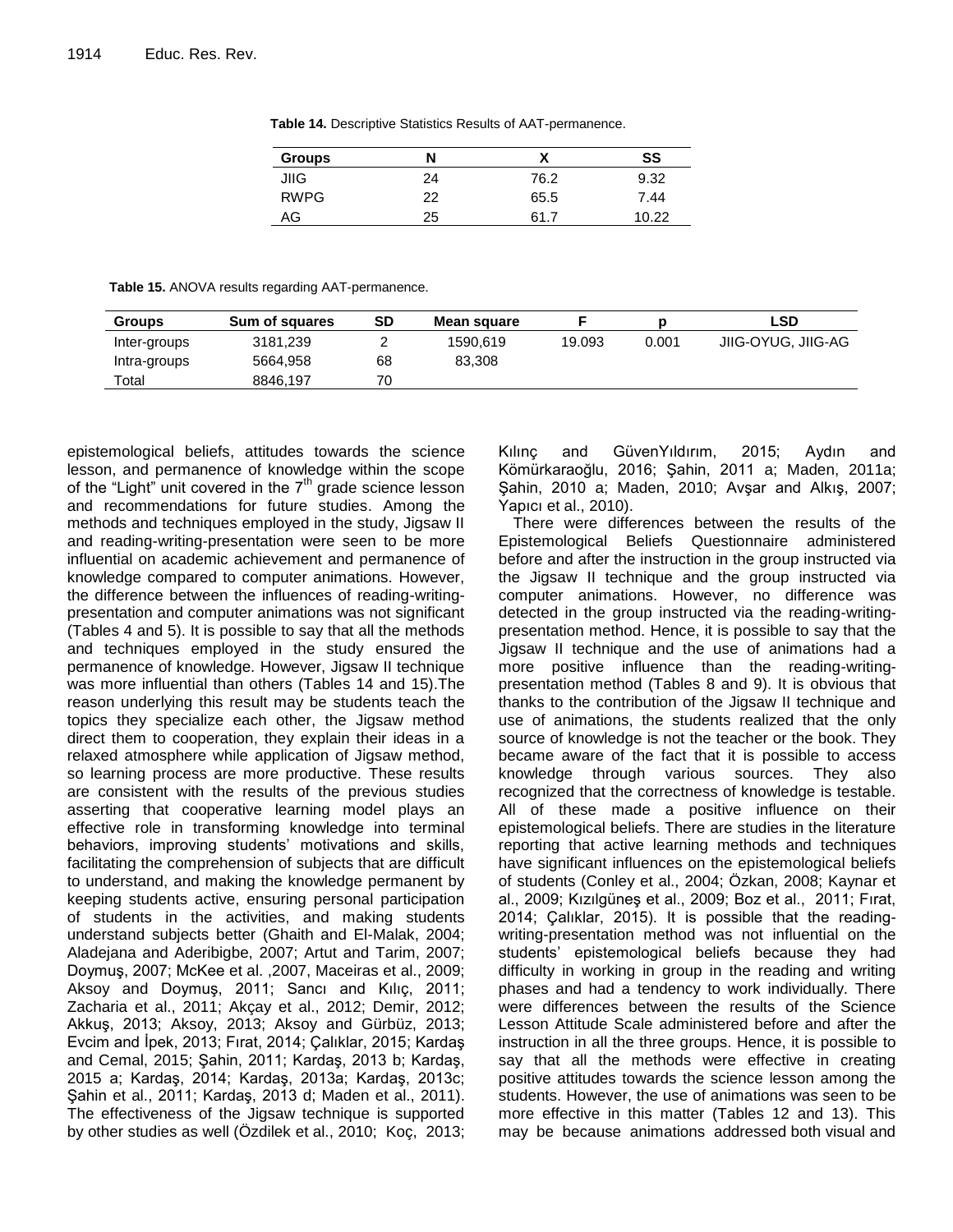auditory senses, created pleasure among the students to follow the instruction, enhanced motivation, and increase the interest in the lesson. Taking the results into account, it is possible to say that active learning methods and techniques can be employed for other subjects and units as well. In this way, learning can become more effective and permanent. In addition, students' epistemological beliefs and attitudes towards lessons can be improved. Moreover, if other active learning methods and techniques are applied for other units and subjects of the science lesson in future studies, beneficial results may be obtained.

# **Conflict of Interests**

The authors have not declared any conflict of interests.

### **REFERENCES**

- Akar S (2012). Fen ve teknoloji öğretmenlerinin işbirlikli öğrenme modeli hakkında bilgilendirilmesi, bu modeli sınıfta uygulamaları ve elde edilen sonuçların değerlendirilmesi: kars il örneği. Unpublished dissertation, Atatürk University Graduate School of Educational Sciences, Erzurum.
- Akçay NO (2012). Kuvvet ve hareket konusunun öğretilmesinde işbirlikli öğrenme yöntemlerinden grup araştırması, okuma-yazma-sunma ve birlikte öğrenmenin etkisi. Unpublished dissertation, Atatürk University Graduate School of Educational Sciences, Erzurum.
- Akçay NO, Doymuş K, Şimşek Ü, Okumuş S (2012). The effect of cooperative learning model on academic achievement in physics. Energy Educ. Sci. Technol. Part B, 4(4):1915-1924.
- Akkuş S (2013). Fen ve teknoloji öğretmenlerinin işbirlikli öğrenme modeli hakkında bilgilendirilmesi, bu modeli sınıfta uygulamaları ve elde edilen sonuçların değerlendirilmesi: Muş il örneği. Unpublished dissertation, Atatürk University Graduate School of Educational Sciences, Erzurum.
- Aksoy G, Gürbüz F (2013). The effects of reading-writing-presentation technique and learning together technique on increasing 6th grade students' academic achievement and students' opinions about these techniques. Energy Educ. Sci. Technol. Part B, 5(1):19-26.
- Aksoy G (2011). Öğrencilerin fen ve teknoloji dersindeki deneyleri anlamalarına okuma-yazma-uygulama ve birlikte öğrenme yöntemlerinin etkileri. Unpublished dissertation, Atatürk University Graduate School of Educational Sciences, Erzurum.
- Aksoy G (2013). The effects of learning together and reading-writingpresentation techniques on increasing 6th grade students' ability of graphic and academic achievement. Energy Educ. Sci. Technol. Part B, 5(1):61-68.
- Aksoy G, Doymuş K (2011). Fen ve teknoloji dersi uygulamalarında işbirlikli okuma-yazma-uygulama tekniğinin etkisi. Gazi Eğitim Fakültesi Dergisi 31(2):381-397.
- Aksoy G, Gürbüz F (2012). İşbirlikli öğrenme yönteminin 6. sınıf fen ve teknoloji dersinde öğrencilerin akademik başarılarına etkisi. Eğitim ve Öğretim Araştırmaları Dergisi 1(1):24-31.

Aladejana F, Aderibigbe O (2007). Science laboratory environment and academic performance. J. Sci. Educ. Technol. 16:500-506.

Arıcı D, Dalkılıç E (2006). Animasyonların bilgisayar destekli öğretime katkısı: bir uygulama. Kastamonu Eğitim Dergisi 14(2):421-430.

Aronson E (1978). The Jigsaw Classroom, Beverly Hills: Sage Publications.

Artut PD, Tarım K (2007). The Effectiveness of Jigsaw II on prospective elementary school teachers. Asia-Pacific J. Teacher Educ. 35(2):129- 141.

Avşar Z, Alkış S (2007). İşbirlikli öğrenme yöntemi "Birleştirme I" tekniğinin sosyal bilgiler derslerinde öğrenci başarısına etkisi. İlköğretim Online 6(2).

- Aydın A, Kömürkaraoğlu S (2016). Işık ve ses ünitesinin öğretiminde jigsaw tekniğinin bilgilerin kalıcılık düzeylerine etkisinin incelenmesi ve bu teknik hakkındaki öğrenci görüşleri. Kastamonu Eğitim Dergisi 24(1):335-352.
- Balcı A (2009). Sosyal Bilimlerde Araştırma. Ankara: Pegem A Yayınevi.
- Bayrakçeken S, Doymuş K, Doğan A, Akar MS, Dikel S (2012). Fen ve Teknoloji Öğretmenlerinin İşbirlikli Öğrenme Modeli Uygulama Düzeyleri. Erzincan Üniversitesi Eğitim Fakültesi, 14(1):124-141.
- Bilgin İ, Gelici Ö (2011). İşbirlikli öğrenme tekniklerinin tanıtımı ve öğrenci görüşlerinin incelenmesi. Adıyaman Üniversitesi Eğitim Bilimleri Dergisi 1(1):40-70.
- Boz Y, Aydemir M, Aydemir N (2011). Türkiye'deki 4, 6 ve 8. Sınıf İlköğretim Öğrencilerinin Epistemolojik İnançları [4th, 6th, and 8th Grade Turkish Elementary Students' Epistemological Beliefs], Elementary Educ. Online 10(3):1191-1201.
- Burke KA, Greenbowe TJ, Windschitl MA (1998). Developing and using conceptual computer animations for chemistry ınstruction. J. Chem. Educ. 75(12):1658-1661.
- Çalıklar Ş (2015). Atom Kuramlarının Öğretiminde Öğrencilerin Akademik Başarıları, Epistemolojik İnançları ve Öğrenmelerinin Kalıcılığı Üzerine Öğrenci Takımları Başarı Bölümleri ve Takım Oyun Turnuva Yönteminin Etkisi. Unpublished Master's Thesis, Atatürk University, Graduate School of Educational Sciences, Erzurum.
- Çalışkan F (2005). İlköğretim 4. sınıf Sosyal Bilgiler dersinde aktif öğrenme yöntemlerinden çözümlemeli öykü yönteminin öğrencilerin akademik başarılarına, tutumlarına ve aktif öğrenme düzeylerine etkisi. Unpublished Master's Thesis, Mustafa Kemal University, Institute of Social Sciences.
- Cevizci A (2005), Felsefe Sözlüğü, (6. ed.) Istanbul: Paradigma Yayıncılık.
- Colburn A (2004). Inquiry scientists want to know. Educ. Leadersh. 62(1):63-66.
- Conley AM, Pintrich PR, Vekiri I, Harrison D (2004). Changes in epistemological beliefs in elementary science students. Contemp. Educ. Psychol. 29:186-204.
- Conley AM, Pintrich PR, Vekiri I, Harrison D (2004). Changes in Epistemological Beliefs in Elementary Science Students. Contemp. Educ. Psychol. 29:186-204.
- Demir K (2012). An evaluation of the combined use of creative drama and Jigsaw II techniques according to the student views: case of a measurement and evaluation lesson. Procedia-Soc. Behav. Sci. 47:455-459.
- Deryakulu D (2006). Epistemolojik İnançlar [Epitemological Beliefs], Y. Kuzgun and D. Deryakulu (Editor), Eğitimde Bireysel Farklılıklar. Ankara: Nobel Yayınları. pp. 261-289.
- Deryakulu D, Büyüköztürk Ş (2005). Epistemolojik inanç ölçeğinin faktör yapısının yeniden incelenmesi: cinsiyet ve öğrenim görülen program türüne göre epistemolojik inançların karşılaştırılması. Eğitim Araştırmaları 18:57-70.
- Doğan A, Uygur E, Doymuş K, Karaçöp A (2010). İlköğretim 7. Sınıf fen ve teknoloji dersinde jigsaw tekniğinin uygulanması ve bu teknik hakkındaki öğrenci görüşleri. Erzincan Eğitim Fakültesi Dergisi 12(1):75-90.
- Doymuş K (2007). Effects of a Cooperative learning strategy on teaching and learning phases of matter and one-component phase diagrams. J. Chem. Educ. 84(11):1857-1860.
- Eilks I (2005). Experiences and reflections about teaching atomic structure in a jigsaw classroom in lower secondary school chemistry lessons. J. Chem. Educ. 82(2):313-319.
- Emrahoğlu N, Bülbül O (2010). 9. sınıf fizik dersi optik ünitesinin bilgisayar destekli öğretiminde kullanılan animasyonların ve simülasyonların akademik başarıya ve akılda kalıcılığına etkisinin incelenmesi. Çukurova Üniversitesi, Sosyal Bilimler Enstitüsü Dergisi 19(3):409-422.
- Evcim H, İpek ÖF (2013). Effects of Jigsaw II on academic achievement in English prep classes. Procedia-Soc. Behav. Sci. 70:1651-1659.
- Fırat M (2014). Maddenin Yapısı ve Özellikleri Ünitesinin Öğretimindeki İki Farklı İşbirlikli Öğrenme Yönteminin Öğrencilerin Akademik Başarıları ve Epistemolojik Tutumları Üzerine. Unpublished Master's Thesis, Atatürk University Graduate School of Educational Sciences, Erzurum.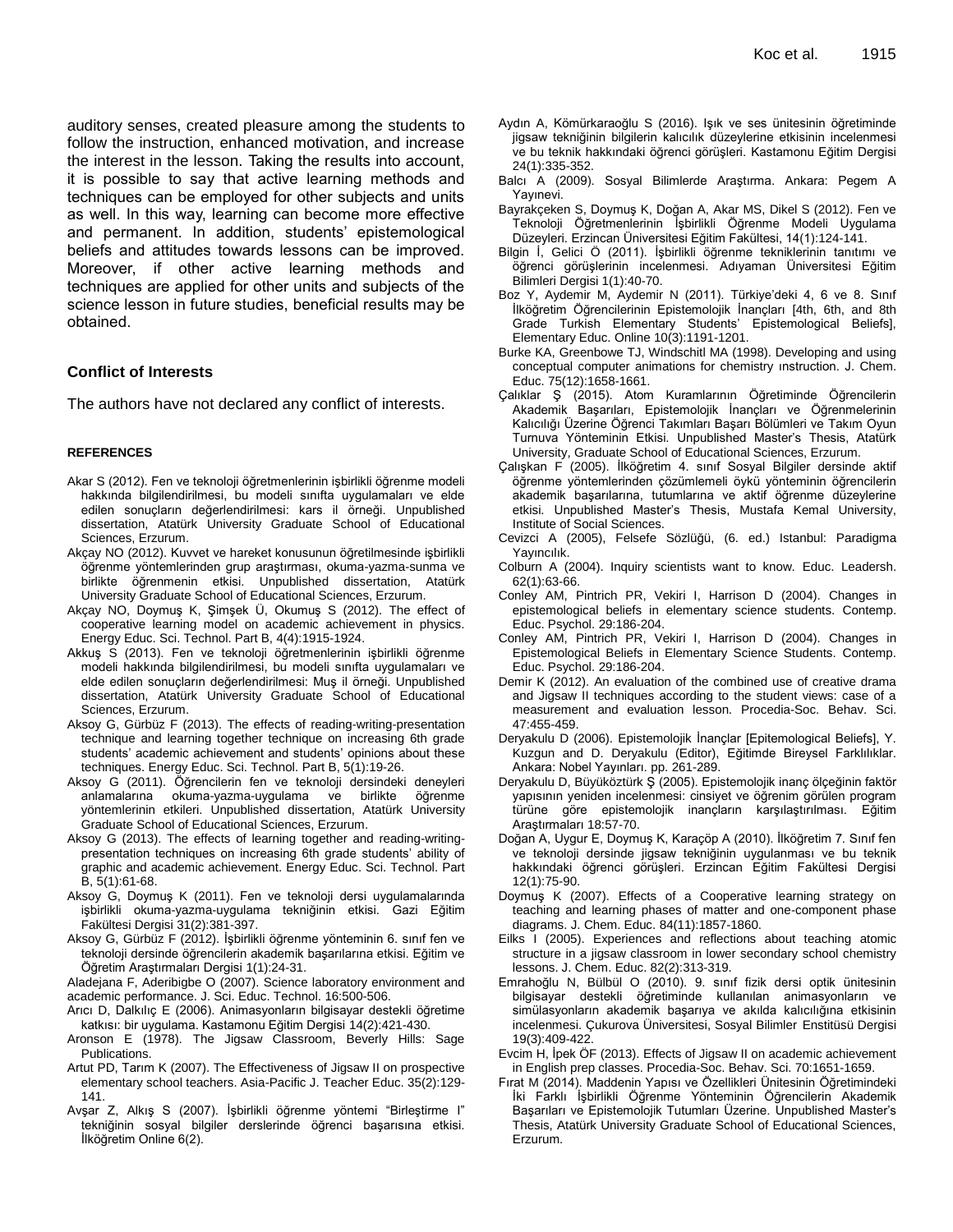- Geban Ö, Ertepınar H, Yılmaz G, Altan A, Sahbaz F (1994). Bilgisayar Destekli Eğitimin Öğrencilerin Fen Bilgisi Başarılarına ve Fen Bilgisi ilgilerine Etkisi, The First National Science Education Symposium, 7- 11.
- Ghaith G, El-Malak MA (2004). Effect of jigsaw ii on literal and higher order EFL reading comprehension. Educ. Res. Eval. 10(2):105-115.
- Gök Ö, Doğan A, Doymuş K, Karaçöp A (2009). İşbirlikçi öğrenme yönteminin ilköğretim öğrencilerinin akademik başarılarına ve fene olan tutumlarına etkileri. Gazi Eğitim Fakültesi Dergisi 29(1):193-209.
- Goltz SM, Hietapelto AB, Reinsch R, Tyrell S (2008). Teaching teamwork and problem solving concurrently. J. Manage. Educ. 32(5):541-562.
- Gürdal A, Aksoy M, Macaroğlu E (1995). Contradiction in Terms in Primary School. Bilim ve teknik. Tübitak Yayınları 334:96-97.
- Hedeen T (2003). The Reverse Jigsaw: A process of cooperative learning and discussion, Teach. Sociol. 31(3):325-332.
- Karasar N (2005). Scientific research method. Ankara: Nobel Yayın Dağıtım.
- Kardaş MN (2013a). İşbirlikli öğrenme yönteminin sınıf öğretmeni adaylarının yazılı anlatım becerilerine etkisi, Türkish Studies, International Periodical For The Languages, Literature And History Of Türkish Or Turkic 8(9):1781-1799.
- Kardaş MN (2013b). Öğretmen adaylarının işbirlikli öğrenme uygulamalarına ilişkin görüşleri, Turkish Studies, International Periodical for The Languages, Literature And History of Turkish or Turkic, 8(8):761-777.
- Kardaş MN (2013c). Birlikte öğrenme tekniğinin sınıf öğretmeni adaylarının yazılı anlatım alan bilgisi başarılarına etkisi, Mustafa Kemal Üniversitesi Sosyal Bilimler Enstitüsü Dergisi 10(23):81-96.
- Kardaş MN (2013d). İş birlikli öğrenme yönteminin öğretmen adaylarının yazılı anlatım dersine yönelik tutumlarına etkisi, Eğitim ve Öğretim Araştırmaları Dergisi 2(4):18 ISSN:2146-9199.
- Kardaş MN (2014). İşbirlikli ve geleneksel grup çalışmasının dil bilgisi öğretiminde akademik abaşarıya etkisi. Türkish Studies, International Periodical for the Languages, Literature and History of Türkish or Turkic 9(8):603-622.
- Kardaş MN (2015a). The effect of academic controversy technique on turkish teachers candidates' success to effective speaking skills and its relation with some variables (gender, multilingualism). Educ. Res. Rev. 10(7):870-878.
- Kardaş MN, Cemal S (2015). İşbirlikli öğrenme tekniklerinin türkçe öğretiminde başari, tutum ve uygulamalara yönelik öğrenci görüşleriyle ilişkisi (meta analiz çalışması), Mustafa Kemal Üniversitesi Sosyal Bilimler Enstitüsü Dergisi 12(30):231-250.
- Karhan İ (2007). İlköğretim okullarında görev yapan öğretmenlerin epistemolojik ina nçlarının demografik özelliklerine ve bilgi teknolojilerini kullanma durumlarına göre incelenmesi. Unpublished Dissertation. Yıldız Technical University Graduate School of Social Sciences, Istanbul.
- Kaynar D, Tekkaya C, Çakıroğlu J (2009). Effectiveness of 5E Learning Cycle Instruction on Students' Achievement in Cell Concept and Scientific Epistemological Beliefs. Hacettepe University J. Educ. 37:96-105.
- Kılınç A, Güven Yıldırım E (2015). Jigsaw Tekniğinin Öğrencilerin Akademik Başarısı ve Bilgilerinin Kalıcılığına Etkisi. J. Acad. Soc. Sci. Stud. 37:421-431.
- Kızılgüneş B, Tekkaya C, Sungur S (2009). Modeling the relations among Students' Epistemological Beliefs, Motivation, Learning Approach, and Achievement. J. Educ. Res. 102(4):243-255.
- Koç Y (2013). Fen Bilimleri Dersinin Öğretiminde Jigsaw II Tekniğinin Etkisi. Mustafa Kemal Üniversitesi Sosyal Bilimler Enstitüsü Dergisi 10(24):165-179.

Kurt Aİ (2006) Bilgisayar Ve Öğretim Teknolojileri Eğitimi ABD Anlamlı Öğrenme Yaklaşıma Dayalı Bilgisayar Destekli 7. Sınıf Fen Bilgisi

- Dersi İçin Hazırlanan Bir Ders Yazılımının Öğrencilerin Akademik Başarılarına Ve Kalıcılığa. Master's Thesis. Adana: Ç.U. Institute of Social Sciences.
- Lai CY, Wu CC (2006). Using handhelds in a jigsaw cooperative learning environment. J. Comput. Assisted Learn. 22:284-297.
- Maceiras R, Cancela MA, Sanchez A, Urrejola S (2009). November). Presentation of active learning in engineering. Paper Presented at Proceedings of ICERI2009 Conference, Madrid, Spain.
- Maden S (2010). The effect of Jigsaw IV on the achievement of course of language teaching methods and techniques, Educ. Res. Rev. 5(12):770-776.
- Maden S (2011a). Effect of Jigsaw I technique on achievement in written expression skill. Educational Sciences: Theory Pract. 11(2):911-917.
- Maden S, Durukan E, Şahin A (2011). Türkçe öğretmenlerinin iş birlikli öğrenmeye yönelik görüşleri, Erzincan Üniversitesi Sosyal Bilimler Enstitüsü Dergisi, ISSN: 1308-6510, 4(1):155-174.
- McKee E, Williamson VM, Ruebush LE (2007). Effect of a demonstration laboratory on student learning. J. Sci. Educ. Technol. 16:395-400.
- Mcmillan JH, Schumacher S (2006). Research in education: Evidence-Based inquiry. Sixth Edition. Boston, MA: Allyn and Bacon.
- Muis KR (2004). Personal epistemology and mathematics: A critical review and synthesis of research. Rev. Educ. Res. 74(3):317-377.
- Öngen D (2003). Epistemolojik inançlar ile problem çözme stratejileri arasındaki ilişkiler: eğitim fakültesi öğrencileri üzerine bir çalışma. Eğitim Araştırmaları, 3(13):155-162.
- Özdilek K, Erkol M, Doğan A, Doymuş K, Karaçöp A (2010). Fen ve teknoloji dersinin öğretiminde jigsaw tekniğinin etkisi ve bu teknik hakkındaki öğrenci görüşleri. Erzincan Eğitim Fakültesi Dergisi, 12(2):209-225.
- Özkan Ş (2008). Modeling elementary students' science achievement: the interrelationships among epistemological beliefs, learning approaches, and self-regulated learning strategies. Unpublished Doctoral Dissertation. Middle East Technical University, Ankara.
- Pekdağ B (2005). Fen eğitiminde bilgi ve iletişim teknolojileri. BAÜ Fen Bilimleri Enstitüsü Dergisi 7(2):86-94.
- Powell JV, Aeby VG, Carpenter-Aeby TA (2003). Comparison of student out comes with and without teacher facilitated computerbased instruction. Comput. Educ. 40:183-191.
- Şahin A (2010a). Effects of Jigsaw II technique on academic achievement and attitudes to writen experission course, Educ. Res. Rev. 5(12):777-787.
- Şahin A (2011). Türkçe öğretmenlerinin işbirlikli öğrenmeye yönelik tutumları. Erzincan Üniversitesi Sosyal Bilimler Enstitüsü Dergisi, 151-170.
- Şahin A (2011a). Effects of Jigsaw III technique on achievement in written expression. Asia Pacific Educ. Rev. 12(3):427-435.
- Şahin E, Maden S, Kardaş MN, Şahin A (2011). Noktalama işaretlerinin öğretiminde grup araştırması tekniğinin öğrenci başarısına etkisi, Mustafa Kemal Universitesi Sosyal Bilimler Enstitüsü, 15:257-268.
- Saka A, Yılmaz M (2005). Bilgisayar destekli fizik öğretiminde çalışma yapraklarına dayalı materyal geliştirme ve uygulama. Turk. Online J. Educ. Technol. 4(3):120-131.
- Sancı M, Kılıç D (2011). İlköğretim 4. Sınıf fen ve teknoloji dersi öğretimindeuygulanan jigsaw ve grup araştırması tekniklerinin öğrencilerin akademik başarıları üzerine etkisi. J. Educ. Instructional Stud. World 1(1):2146-7463.
- Sanger MJ, Greenbowe TJ (1999). An analysis of college chemistry textbooks as sources of misconceptions and errors in electrochemistry. J. Chem. Educ. 76(6):853-860.
- Shaaban K (2006). An Initial study of the effects of cooperative learning on reading comprehension, vocabulary acquisition, and motivation to read. Reading Psychol. 27:377-403.
- Şimşek U (2012). Effects of two cooperative learning strategies on achievement in chemistry in undergraduate classes. Energy Educ. Sci. Technol. Part B; 4:901-912.
- Şimşek Ü (2005). İşbirlikçi öğrenme yönteminin Fen Bilgisi dersinin akademik başarı ve tutumuna etkisi. Master's Thesis, Atatürk University Graduate School of Sciences, Erzurum.
- Slavin RE (1986). Using Student Team Learning (3<sup>rd</sup> Ed). Boltimore: The Johns Hopkins University.
- Tamah SM (2007). Jigsaw Technique in reading class of young learners: revealing students' ınteraction, Washington, DC: Council on Postsecondary Accreditation, (ERIC No. ED495487).
- Tezcan H, Yılmaz Ü (2003). Kimya öğretiminde kavramsal bilgisayar animasyonları ile geleneksel anlatım yöntemin başarıya etkileri. Pamukkale Üniversitesi Eğitim Fakültesi Dergisi 14(2):18-32.
- Turgut U, Gurbuz F (2011). Effects of teaching with 5e model on students' behaviors and their conceptual changes about the subject